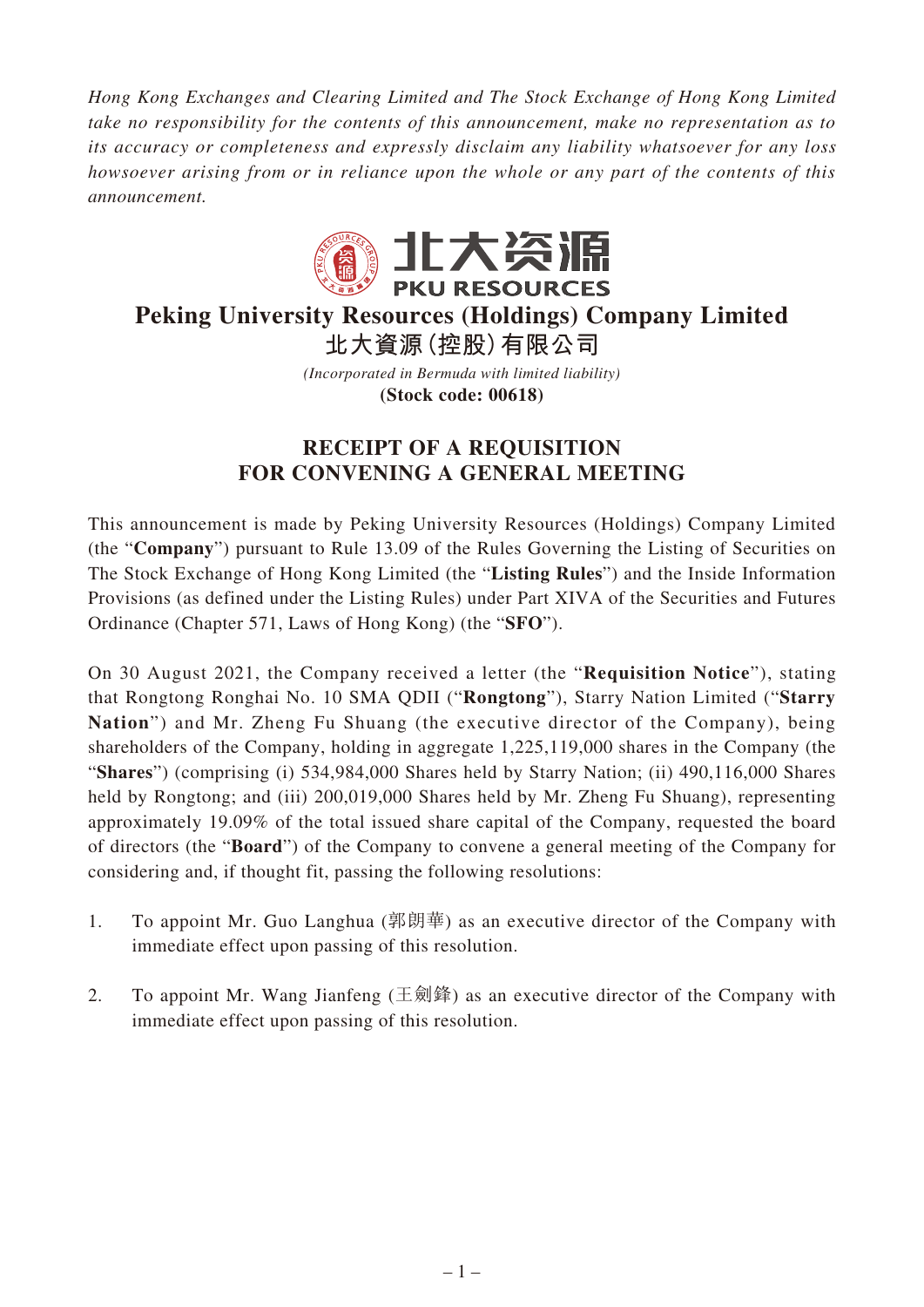The biographical details of Mr. Guo Langhua and Mr. Wang Jianfeng as reproduced from the Requisition Notice and not having been verified by the Company or the Board, are summarised as follows:

## **MR. GUO LANGHUA (郭朗華)**

Mr. Guo Langhua (郭朗華) ("**Mr. Guo**"), aged 55, is the vice chairman of Xin'aote Investment Group Co., Ltd. (新奧特投資集團有限公司) ("**Xin'aote Investment**"), where he is primarily responsible for strategic planning. Mr. Guo was the vice chairman, an executive director and the compliance officer of China Digital Video Holdings Limited ("**CDV**"), a company whose shares are listed on the GEM of The Stock Exchange of Hong Kong Limited (stock code: 8280), from January 2008 to June 2018. Mr. Guo was primarily responsible for the overall management and operation of CDV and its subsidiaries. Mr. Zheng Fu Shuang, a substantial shareholder of the Company, was the controlling shareholder of CDV as at the date of the Requisition Notice. From 2008 to 2018, Mr. Guo was the vice chairman of China Digital Video (Beijing) Limited, a principal operating subsidiary of CDV. From January 2015 to June 2021, Mr. Guo served as the president of Xinxin Holding Co., Ltd (信心控股有限公  $\vec{\mathbb{q}}$ ), where he was primarily responsible for the evaluation, improvement and monitoring of the company's management and operation.

Mr. Guo graduated from Wuhan University (武漢大學) with a bachelor's degree in economy in June 1988 and obtained a master's degree in business administration from China Europe International Business School (中歐國際工商學院) in October 2003.

As at the date of Requisition Notice, Mr. Guo is interested in 5% of the issued share capital of a company, which is the sole shareholder of Starry Nation, which in turns holds 584,984,000 Shares. In addition, as at the date of Requisition Notice, Mr. Guo is interested certain entities controlled by Mr. Zheng Fu Shuang, in particular, Mr. Guo is interested (i) approximately 6.19% of the issued share capital in CDV; (ii) 5% in Xin'aote Investment, a company Mr. Zheng Fu Shuang held 95% of the equity interest; and (iii) 20% in Beiing Yuanqi Technology Development Center (Limited Partnership) (北京緣祺科技發展中心(有限合夥)).

Save as disclosed in the above, Mr. Guo (i) does not hold any position with the Company or any of its subsidiaries; (ii) has not entered into any service contract with the Company or any of its subsidiaries; (iii) was not connected and has no relationship with any existing or proposed directors, senior management, substantial shareholders, or controlling shareholders of the Company; (iv) is not interested in and does not hold any short position in any shares or underlying shares or any debentures of the Company or any of its associated corporations within the meaning of Part XV of the SFO; and (v) did not hold any directorship in the last three years in public companies the securities of which are listed on any securities market in Hong Kong or overseas.

Mr. Guo has not been involved in any of the events under Rule 13.51(2)(h) to (v) of the Listing Rules and there are no other matters in relation to Mr. Guo's appointment as a director of the Company that needs to be brought to the attention of the shareholders of the Company.